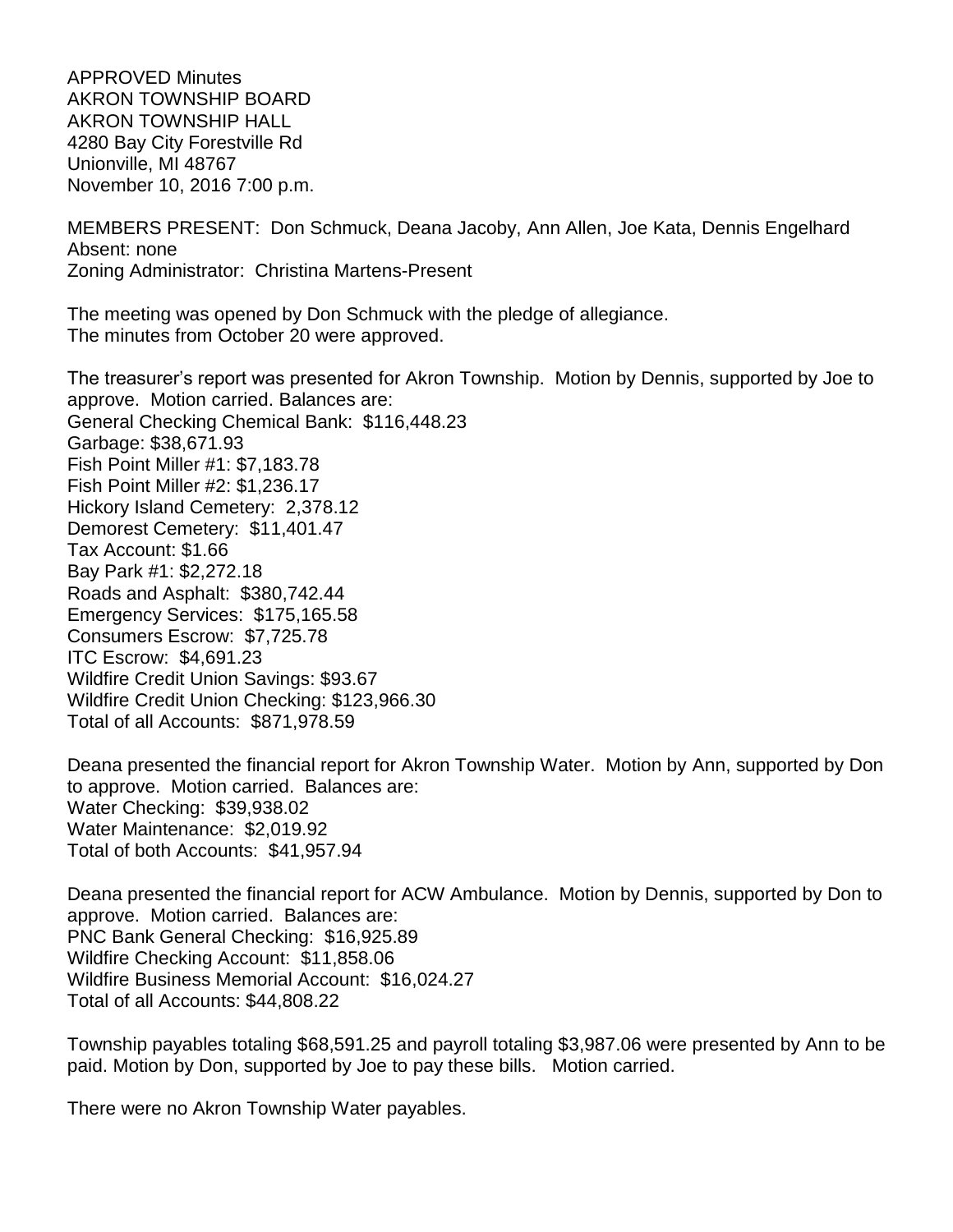ACW Ambulance payables totaling \$49,390.41 and payroll totaling \$6,446.26 were presented by Ann to be paid. Motion by Dennis supported by Don to pay. Motion carried.

Christina believes our Special Use Permit fee should be increased. The Planning Committee would like the township board to set the price without their recommendation. The fee is \$350, which does not even cover the cost of holding the meeting.

She is still getting complaints about a shed at Fish Point that is too close to the road.

The next Planning Committee is November 30, 2016 at 4:00 p.m.

Don will call Wirt & Loomis Investments regarding their blight property at 3810 Railroad in Akron.

Deana is meeting with a Booms Construction rep to review any work that needs to be completed/fixed on the hall.

Deana will work on a grant through Burnham and Flowers for the cemetery roads.

Motion by Dennis, supported by Don, to open accounts at PNC for ACW Ambulance. Motion carried.

Motion by Ann, supported by Don to remove Ann Allen and Karen Kata from all bank accounts no later than November 20, 2016. Motion carried.

Motion by Ann, supported by Deana to pay Burnham & Flowers \$3,531 for Insurance and MDEQ \$399.62 for the annual water fee. Motion carried.

Ann gave an update on the building progress for the new ACW building. Completion should be December 31. Ann noted the ACW Ambulance building fund is going to run short. More money is needed by the December meeting to pay the construction company. Motion by Ann, supported by Don to pay ACW Ambulance \$20,000 towards the new construction if the other two townships will either donate the same amount or take out a loan for that amount. Motion carried.

The election went well. There were 692 voters which included 132 AV ballots cast. 100% of the AV ballots sent out were returned. Akron Township has 1,112 registered voters. Thank you for passing the emergency fund renewal millage.

Mr. & Mrs. Ken Woloszyn attended last month's meeting and stated they had not been notified of the spraying of the phragmites along the bay in front of their home. It was discovered they signed a permission slip for the spraying, a notice was posted on their door the morning of the spraying, and two people verbally told them of the spraying that morning.

Akron Township web site needs to be upgraded. Matt Volz does not want to continue in that job. Katie Sattelberg was appointed to create a new website using GoDaddy. She will b e paid \$500 for the first five pages and \$20 per hour for the remainder, not to exceed \$750. Jamie Schuette, our new clerk, will use her credit card to pay the GoDaddy website.

There were three PA116 applications fromLloyd and Shellie Rayner.

Motion by Don, supported by Deana to approve 28.85 acres with tax id. 001-034-000-0200-02 to go into PA116. Roll call vote: Joe-yes, Don-yes, Deana-yes, Ann-yes, Dennis-yes Motion carried.